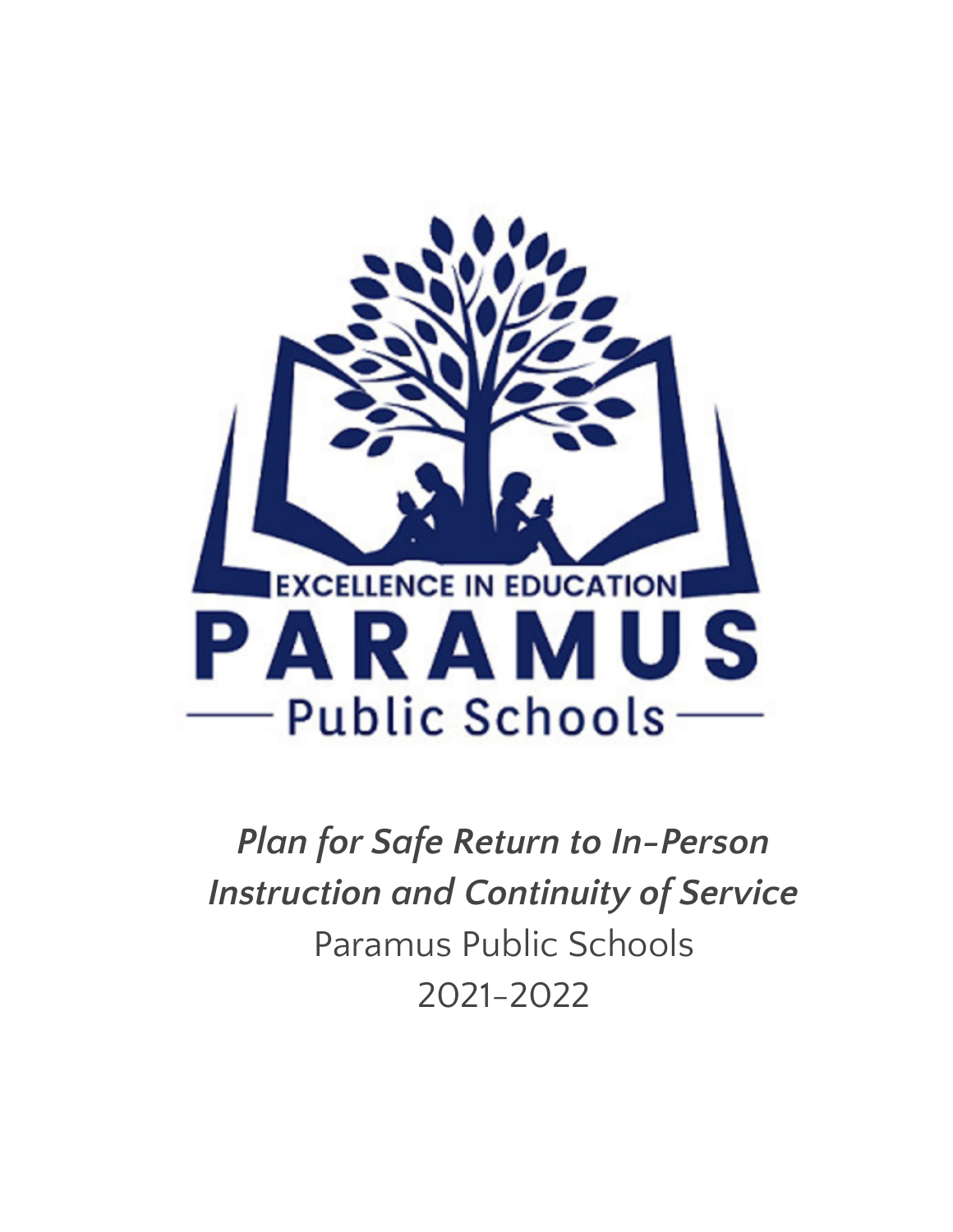

#### **Table of Contents**

<span id="page-1-0"></span>

|                                            | <b>Introduction and Background</b>                                                                                                                    | $\mathbf{2}$ |
|--------------------------------------------|-------------------------------------------------------------------------------------------------------------------------------------------------------|--------------|
|                                            | I. Maintaining Health and Safety                                                                                                                      | 3            |
|                                            | A. Universal and Correct Wearing of Masks                                                                                                             | 3            |
|                                            | B. Physical Distancing (e.g., including use of cohorts/podding)                                                                                       | 3            |
|                                            | C. Handwashing and Respiratory Etiquette                                                                                                              | 4            |
|                                            | D. Cleaning and Maintaining Healthy Facilities, Including Improving Ventilation                                                                       | 4            |
|                                            | E. Contact Tracing in Combination with Isolation and Quarantine, in Collaboration with the State,<br>Local, Territorial, or Tribal Health Departments | 4            |
|                                            | F. Diagnostic and Screening Testing                                                                                                                   | 5            |
|                                            | G. Efforts to Provide Vaccinations to Educators, Other Staff, and Students, if Eligible                                                               | 5            |
|                                            | H. Appropriate Accommodations for Children with Disabilities with Respect to the Health and Safety<br><b>Policies</b>                                 | 5            |
| <b>II. Ensuring Continuity of Services</b> |                                                                                                                                                       | 6            |
|                                            | III. Public Comment<br>7                                                                                                                              |              |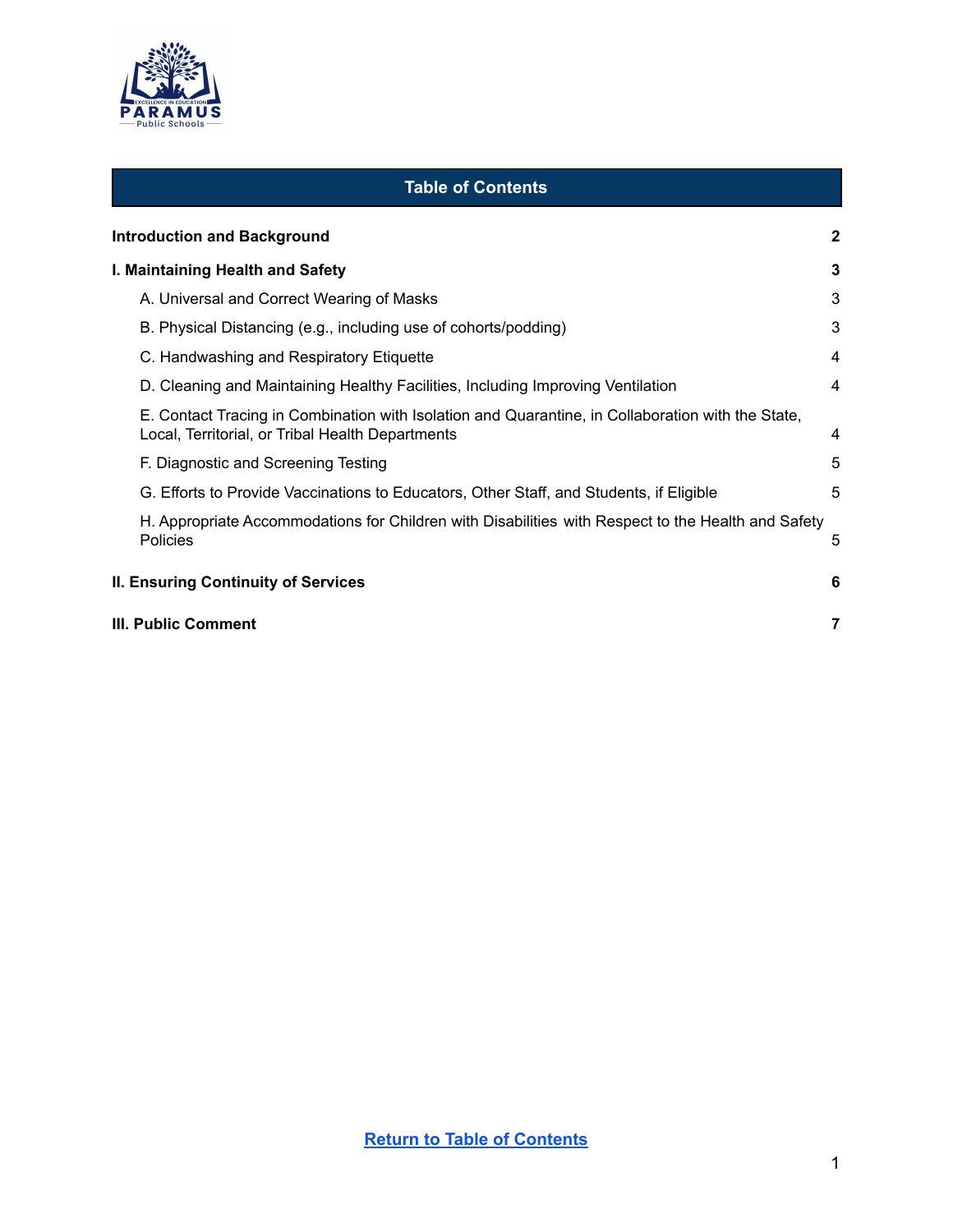

### <span id="page-2-0"></span>**Introduction and Background**

As announced in the New Jersey Department of Education (NJDOE)'s April 28, 2021 [broadcast](https://www.nj.gov/education/broadcasts/2021/april/AmericanRescuePlanESSERFunds.pdf), in March 2021 President Biden signed the Federal [American](https://www.congress.gov/117/bills/hr1319/BILLS-117hr1319enr.pdf) Rescue Plan (ARP) Act, Public Law 117-2, into law. The ARP Act provides an additional \$122 billion in Elementary and Secondary School Emergency Relief (ARP ESSER) to States and school districts to help safely reopen, sustain the safe operation of schools, and address the impacts of the COVID-19 pandemic on the nation's students. As with the previous ESSER funds available under the Coronavirus Aid, Relief and Economic Security (CARES) Act, and the Coronavirus Response and Relief Supplemental Appropriations Act (CRRSA), the purpose of the additional funding is to support local educational agencies (LEAs) in preparing for and responding to the impacts of COVID-19 on educators, students, and families. Additional information on ARP ESSER may be found in the NJDOE's funding [comparison](https://www.nj.gov/education/esser/docs/ESSERFactSheet.pdf) fact sheet.

Section 2001(i)(1) of the ARP Act requires each LEA that receives ARP ESSER funds to develop and make publicly available on the LEA's website, no later than 30 days after receiving ARP ESSER funds, a plan for the safe return to in-person instruction and continuity of services for all schools (Safe Return Plan) A Safe Return Plan is required of all fund recipients, including those that have already returned to in-person instruction. Section 2001(i)(2) of the ARP Act further requires that the LEA seek public comment on the Safe Return Plan and take those comments into account in finalization of the Safe Return Plan. Under the interim final requirements published in Volume 86, No. 76 of the Federal [Register](https://www.govinfo.gov/content/pkg/FR-2021-04-22/pdf/2021-08359.pdf) by the U.S. Department of Education (USDE), an LEA must periodically, but no less frequently than every six months through September 30, 2023, review and, as appropriate, revise its Safe Return Plan.

Pursuant to those requirements, LEAs must submit to the NJDOE and post on their website their Safe Return Plans by June 24, 2021. The NJDOE intends to make LEA ARP ESSER Fund applications available in EWEG on May 24, 2021 and LEAs will submit their Safe Return Plans to the NJDOE via EWEG. To assist LEAs with the development of their Safe Return Plans, the NJDOE is providing the following template.

This template incorporates the federally-required components of the Safe Return Plan. The questions in the template below will be included in the LEA ARP ESSER Fund application in EWEG. LEAs will submit responses to the questions within the LEA ARP ESSER Fund application in EWEG by June 24, 2021. The NJDOE hopes that this template will allow LEAs to effectively plan for that submission and to easily post the information to their websites as required by the ARP Act.

Note that on May 17, 2021, Governor Murphy [announced](https://nj.gov/governor/news/news/562021/approved/20210517a.shtml) that upon the conclusion of the 2020-2021 school year, portions of Executive Order 175 allowing remote learning will be rescinded, meaning that schools will be required to provide full-day, in-person instruction, as they were prior to the COVID-19 Public Health Emergency. The NJDOE and New Jersey Department of Health will share additional information regarding State requirements or guidance for health and safety protocols for the 2021-2022 school year as it becomes available.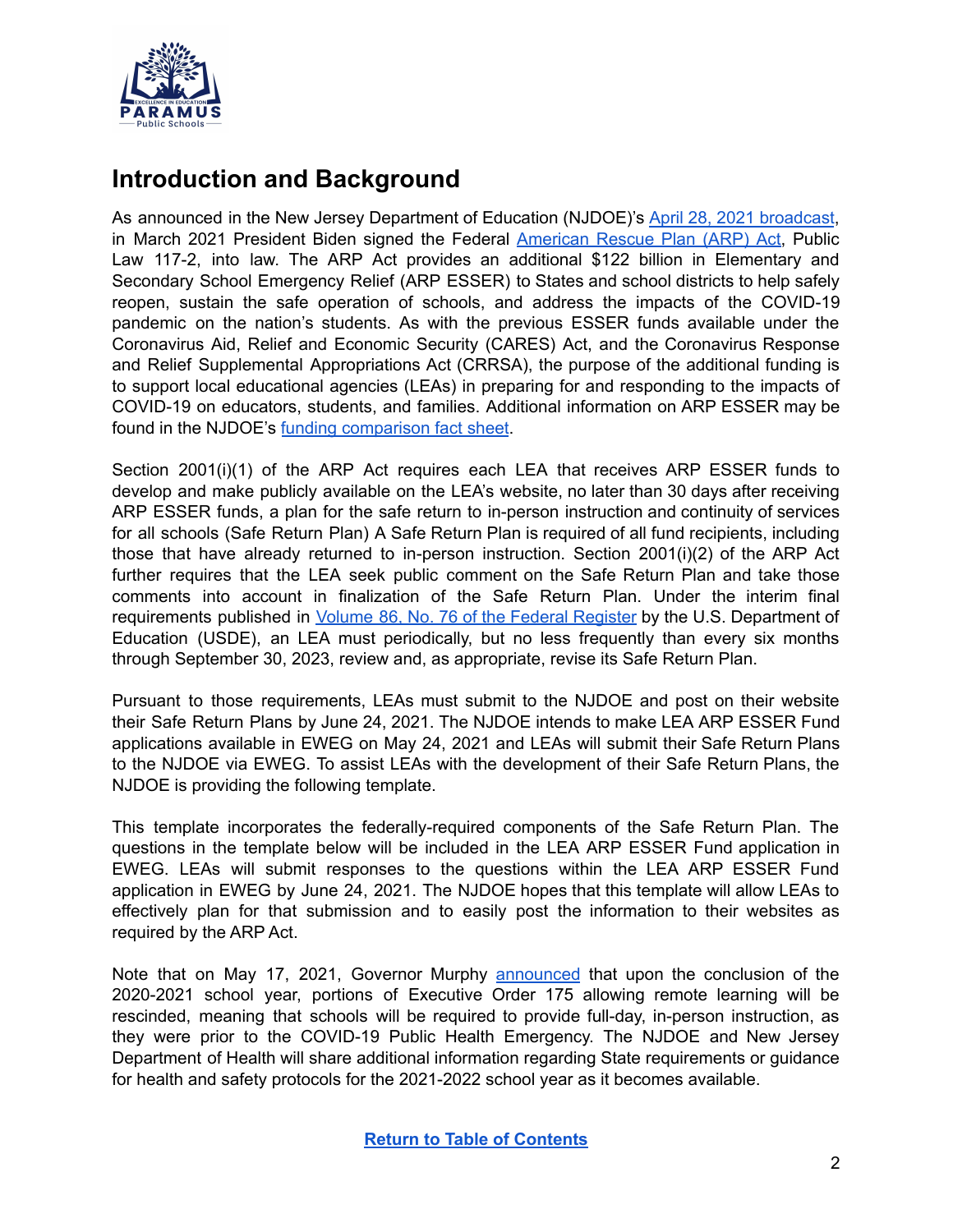

# <span id="page-3-0"></span>**I. Maintaining Health and Safety**

*For each mitigation strategy listed below (A–H), please describe how the LEA will maintain the health and safety of students, educators, and other staff and the extent to which it has adopted policies, and a description of any such policies, on each of the following safety recommendations established by the CDC.*

#### <span id="page-3-1"></span>**A. Universal and Correct Wearing of Masks**

As outlined in Board Policies 1250, 3541.33, and 5141.3, the district will implement mandates in legislation/Executive Orders and consider guidance from the CDC/NJDOH relative to masking. Exemptions will be handled on a case-by-case basis, including for individuals with certain medical conditions that prevent them from safely wearing face masks, and in line with all applicable legislative mandates in effect at the time. In the event the Governor's Order mandating the wearing of masks in schools is lifted, the district will consult with the Paramus BOH in measuring local health data/needs, in conjunction with CDC/NJDOH guidelines, in determining its masking policies moving forward. As these data/needs/guidelines change, the district will adjust its policies and protocols accordingly by balancing the benefits of mitigating risk of virus transmission relative to masking with the benefits of providing a quality in-person learning experience.

#### <span id="page-3-2"></span>**B. Physical Distancing (e.g., including use of cohorts/podding)**

Per existing CDC/NJDOH guidance, the district will maintain physical distancing between individuals to the maximum extent practicable by monitoring student placement and flow, appropriately scheduling lunch/recess and, if needed, continuing to utilize signage and one-way direction hallways. Based on local health data trends and the exhibited success of district protocols during the 2020-2021 school year, current plans for the 2021-2022 school year do not include separate student cohorts. Ahead of and throughout the school year, the district will consult with the Paramus BOH in measuring local health data/needs, in conjunction with CDC/NJDOH guidelines, in determining its distancing policies. As these data/needs/guidelines change, the district will adjust its policies and protocols accordingly by balancing the benefits of mitigating risk of virus transmission relative to distancing with the benefits of providing a quality in-person learning experience.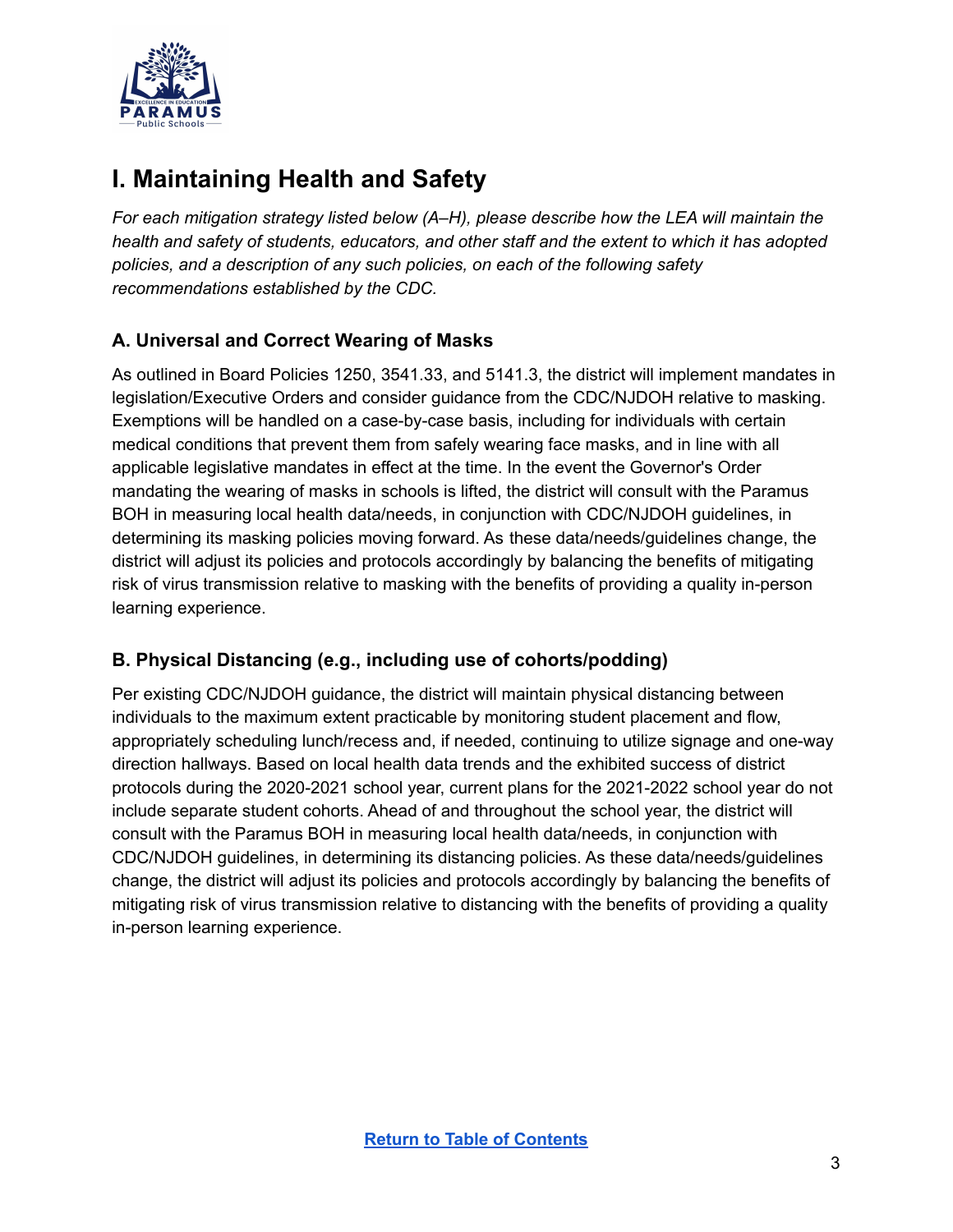

#### <span id="page-4-0"></span>**C. Handwashing and Respiratory Etiquette**

The district will continue to consider CDC/NJDOH guidance in promoting behaviors, such as frequent handwashing and respiratory etiquette, that reduce the spread of COVID-19 and other respiratory illnesses. Handwashing/respiratory etiquette signs will remain posted at each school, and sanitizing stations/dispensers will remain in all classrooms, offices, and high traffic areas. Individuals will continue to be expected to wash their hands for at least twenty seconds at regular intervals during the day, before/during eating, after using the bathroom, and after coughing, sneezing, or blowing their noses. Faculty/staff will review these practices with students and incorporate them into their daily classroom routines.

#### <span id="page-4-1"></span>**D. Cleaning and Maintaining Healthy Facilities, Including Improving Ventilation**

The district will consider relevant guidance from the CDC/NJDOH regarding cleaning and ventilation standards. The district will continue to utilize its leveled program to determine the type of cleaning/disinfection needed based on the "threat level" of infectious events. High-touch surfaces will be cleaned at regular intervals throughout each day. To supplement existing mechanical ventilation systems, HEPA air purifier systems will be installed within each classroom/office. The efficiency/proper operation of ventilation systems will be monitored daily and units/filters maintained according to manufacturer recommendations. As needed, the district will continue to utilize contracted HVAC technicians to supplement its in-house staff in expeditiously addressing any identified issues. The use of open doors/windows to maximize ventilation and fresh air will be encouraged as will the increased use of outdoor space, as appropriate, for eating/physical activity/instructional activities.

#### <span id="page-4-2"></span>**E. Contact Tracing in Combination with Isolation and Quarantine, in Collaboration with the State, Local, Territorial, or Tribal Health Departments**

School nurses/officials will collaborate with local health officials during the contact tracing process, and continue to utilize its COVID-19 Quarantine Dashboard to notify the school community of any cases that result in potential in-school exposure. The district will continue to consider guidance from the CDC/NJDOH relative to quarantine timeframes and other protocols. Faculty/staff will maintain accurate rosters, attendance records, and seating charts to facilitate the contract tracing process. A separate isolation space in which symptomatic individuals will be placed safely and respectfully will be maintained within proximity of the health office in each school. If local health data/needs and/or CDC/NJDOH guidelines change throughout the year, the district may adjust its contact tracing and quarantine policies and protocols accordingly.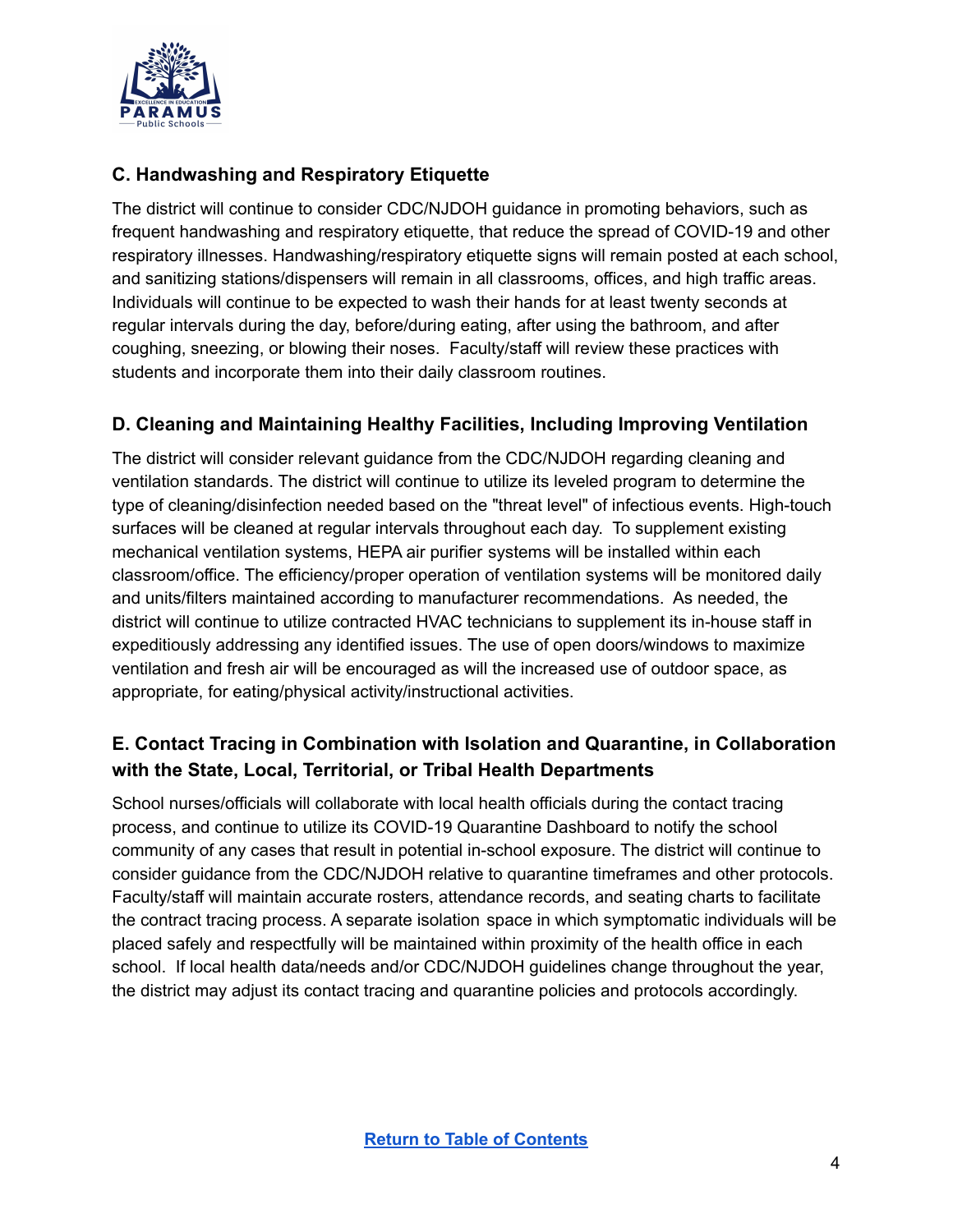

#### <span id="page-5-0"></span>**F. Diagnostic and Screening Testing**

The district will continue to consider guidance regarding diagnostic and screening testing from the CDC and the NJDOH. Absenteeism and records of school health office visits will be monitored to identify trends in student/staff absences in an effort to contain transmission of COVID-19 or other illness. Information regarding diagnostic testing will be provided to students/staff who exhibit symptoms of, or are considered exposed to, COVID-19. Members of the school community will be provided with, and required to self-conduct, daily symptom/exposure checks and advised to contact the school nurse and stay home if they are sick or have otherwise been exposed to COVID-19. Depending on local health data and COVID-19 transmission rates at the time, temperature checks and the submission of wellness screening forms may be required prior to each school day or ahead of admission to school events with a high level of community member participation.

#### <span id="page-5-1"></span>**G. Efforts to Provide Vaccinations to Educators, Other Staff, and Students, if Eligible**

During the 2020-2021 school year, the district worked with local health agencies to coordinate vaccination clinics and opportunities for interested staff members. In addition, per the County Department of Education, the district provided information on additional vaccination opportunities to the larger school community. During the 2021-2022 school year, the district will continue to provide information regarding vaccination opportunities, as appropriate, to the school community.

#### <span id="page-5-2"></span>**H. Appropriate Accommodations for Children with Disabilities with Respect to the Health and Safety Policies**

Individual student needs will continue to be addressed through IEPs, 504 Plans, individual medical plans, and other existing mechanisms as needed to ensure access to educational services for all eligible students. Plans and programs will continue to be designed to meet IEP obligations to students with disabilities to the greatest extent possible. Individualized emergency healthcare plans will be developed for students with chronic medical conditions, including diabetes, asthma, and life-threatening allergies, requiring special health services. Continual monitoring of the health status and well-being of the students will continue to be done in coordination with the school nurses, the school physician, parents/guardians, private providers, and school counselors. Counselors, CST members, and school nurses will continue to communicate frequently with families of students with significant medical risk factors to determine if additional precautions or unique measures are necessary.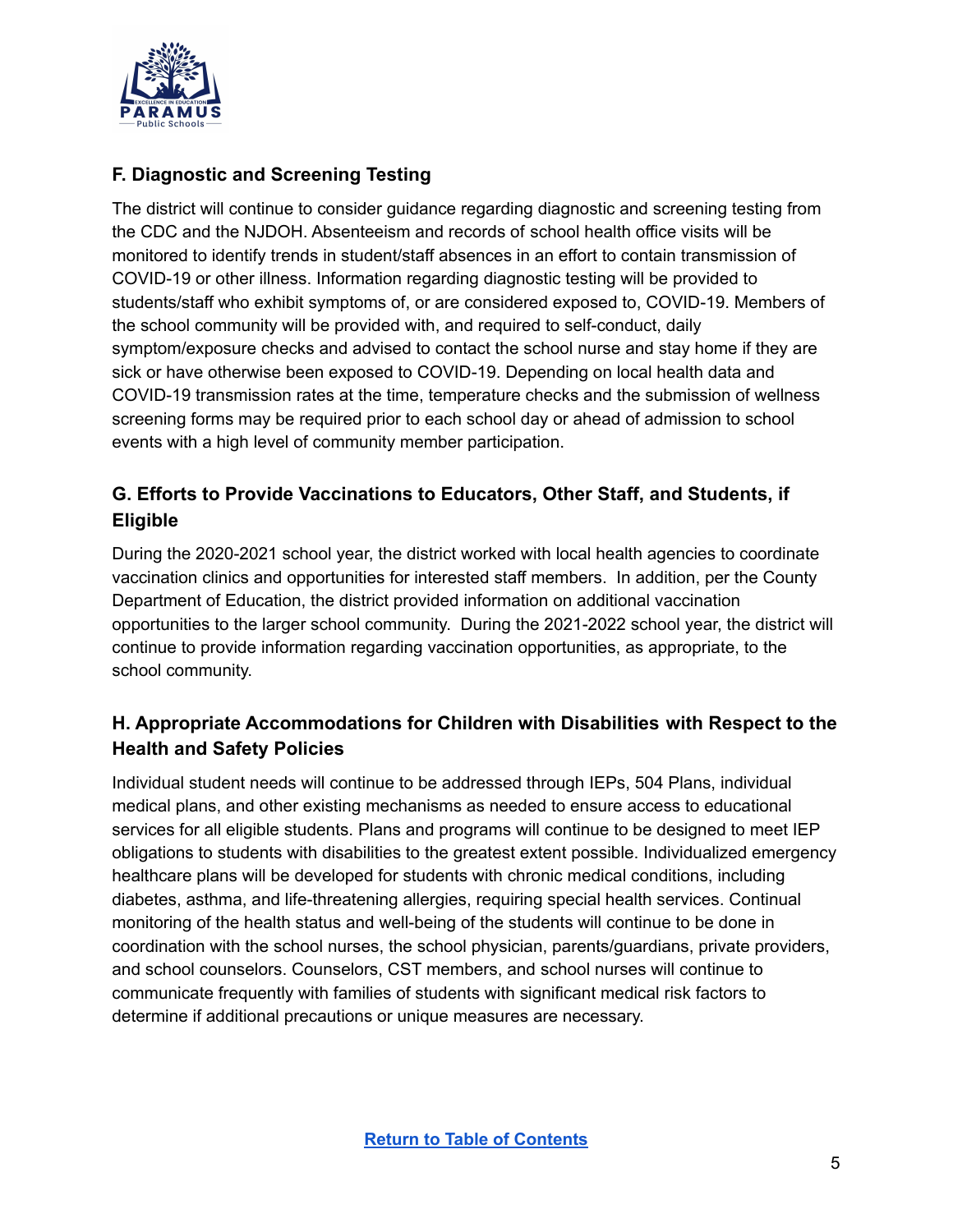

# <span id="page-6-0"></span>**II. Ensuring Continuity of Services**

*Describe how the LEA will ensure continuity of services, including but not limited to services to address students' academic needs and students' and staff's social, emotional, mental health, and other needs, which may include student health and food services. (1000 character limit)*

A full-day differentiated summer program is offered to all students to ensure continuity of services and extend learning through reinforcing grade level skills and concepts. Supplemental learning opportunities outside of the regular school day will also be offered to students during the regular school year. The district has a Multi-Tiered System of Supports (MTSS) in place to address academic, social, and behavioral concerns, and mental health clinicians will be available to students/staff at all levels (PK-12). Family workshops on mental and social/emotional health and supporting academic growth will be offered. The full-day schedule will include no-cost lunch at all levels (PK-12). The physical layouts/locations of student eating areas are planned according to existing health/safety guidelines and will be modified as appropriate. In addition, before and after school care will be available for eligible students through the Champions program.